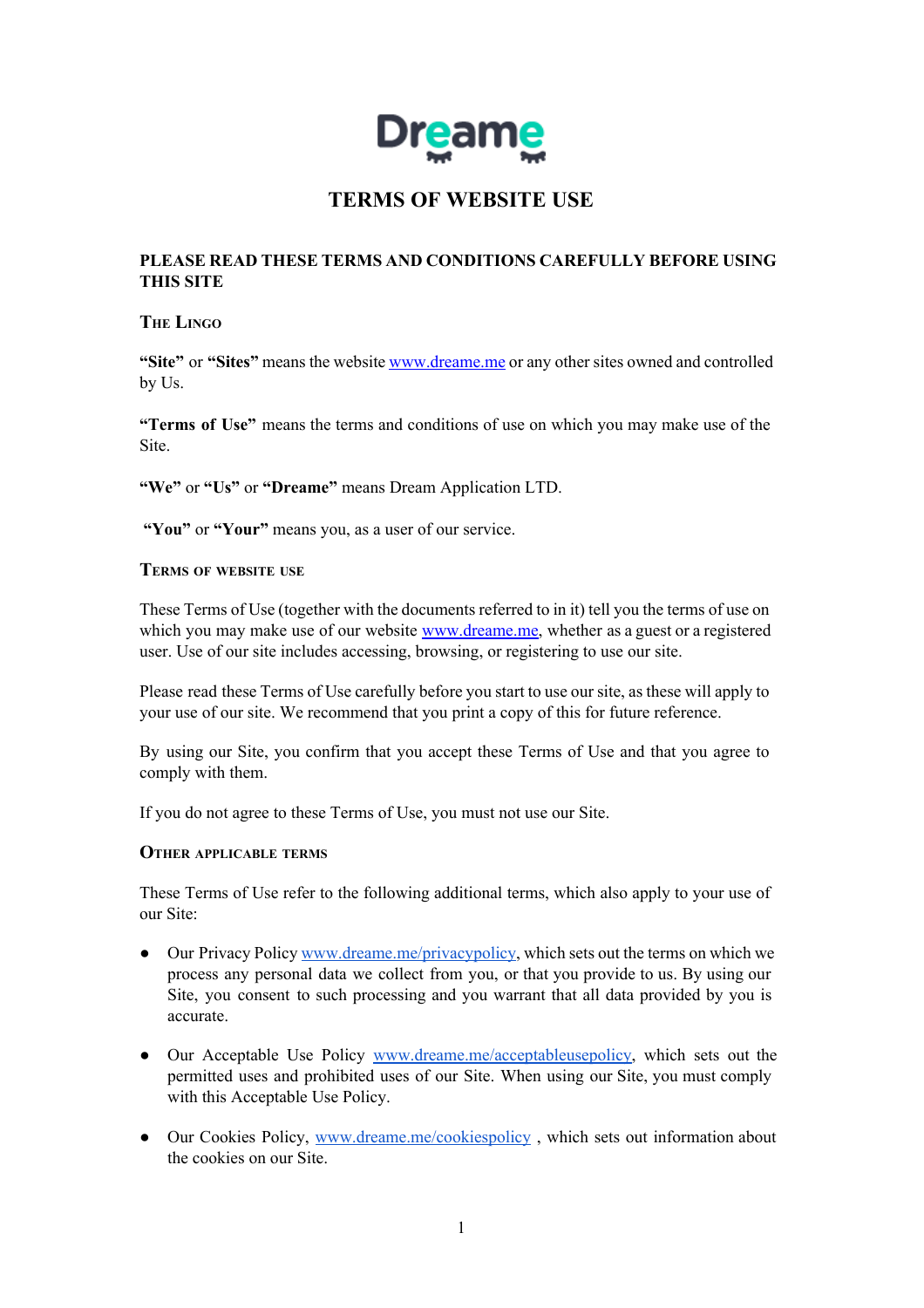If you purchase products from our Site, our Terms and Conditions of Supply [www.dreame.me/termsconditionsofsupply](http://www.dreame.me/termsconditionsofsupply) will apply to any such sales.

#### **INFORMATION ABOUT US**

[www.dreame.me](http://www.dreame.me/) is a site operated by Dream Application LTD. We are a limited company incorporated and registered in the State of Israel under company number 51-484201-2 and have our registered office at 13 Burla Street, Tel Aviv-Yafo, Israel. Our main trading address is Dubnov Street 7, Tel Aviv-Yafo, Israel.

#### **CHANGES TO THESE TERMS**

We may revise these Terms of Use at any time by amending this page.

Please check this page from time to time to take notice of any changes we may have made, as they are binding on you.

#### **CHANGES TO OUR SITE**

We may update our Site from time to time, and may change the content at any time. However, please note that any of the content on our Site may be out of date at any given time, and we are under no obligation to update it.

We do not guarantee that our Site, or any content on it, will be free from errors or omissions.

#### **ACCESSING OUR SITE**

Our Site is made available free of charge.

We do not guarantee that our Site, or any content on it, will always be available or be uninterrupted. Access to our Site is permitted on a temporary basis. We may suspend, withdraw, discontinue or change all or any part of our Site without notice. We will not be liable to you if for any reason our Site is unavailable at any time or for any period.

You are responsible for making all arrangements necessary for you to have access to our Site.

You are also responsible for ensuring that all persons who access our Site through your internet connection are aware of these Terms of Use and other applicable terms and conditions, and that they comply with them.

Although the Site is accessible worldwide, not all features, products or services discussed, referenced, provided or offered through or on the Site are available to all persons or in all geographic locations nor is the content available on or through our Site appropriate or available in all geographic locations. Dreame reserves the right to limit, in its sole discretion, the provision and quantity of any feature, product or service to any person or geographic area. Any offer for any feature, product or service made on the Site is void where prohibited. If you choose to access the Site from outside the United Kingdom or Israel, you do so on your own risk and initiative and you are solely responsible for complying with applicable local laws.

# **YOUR ACCOUNT AND PASSWORD**

Certain features or services offered on or through the Site may require you to open an account (including setting up a user identification code, password or any other piece of information as part of our security procedures). You must treat such information as confidential. You must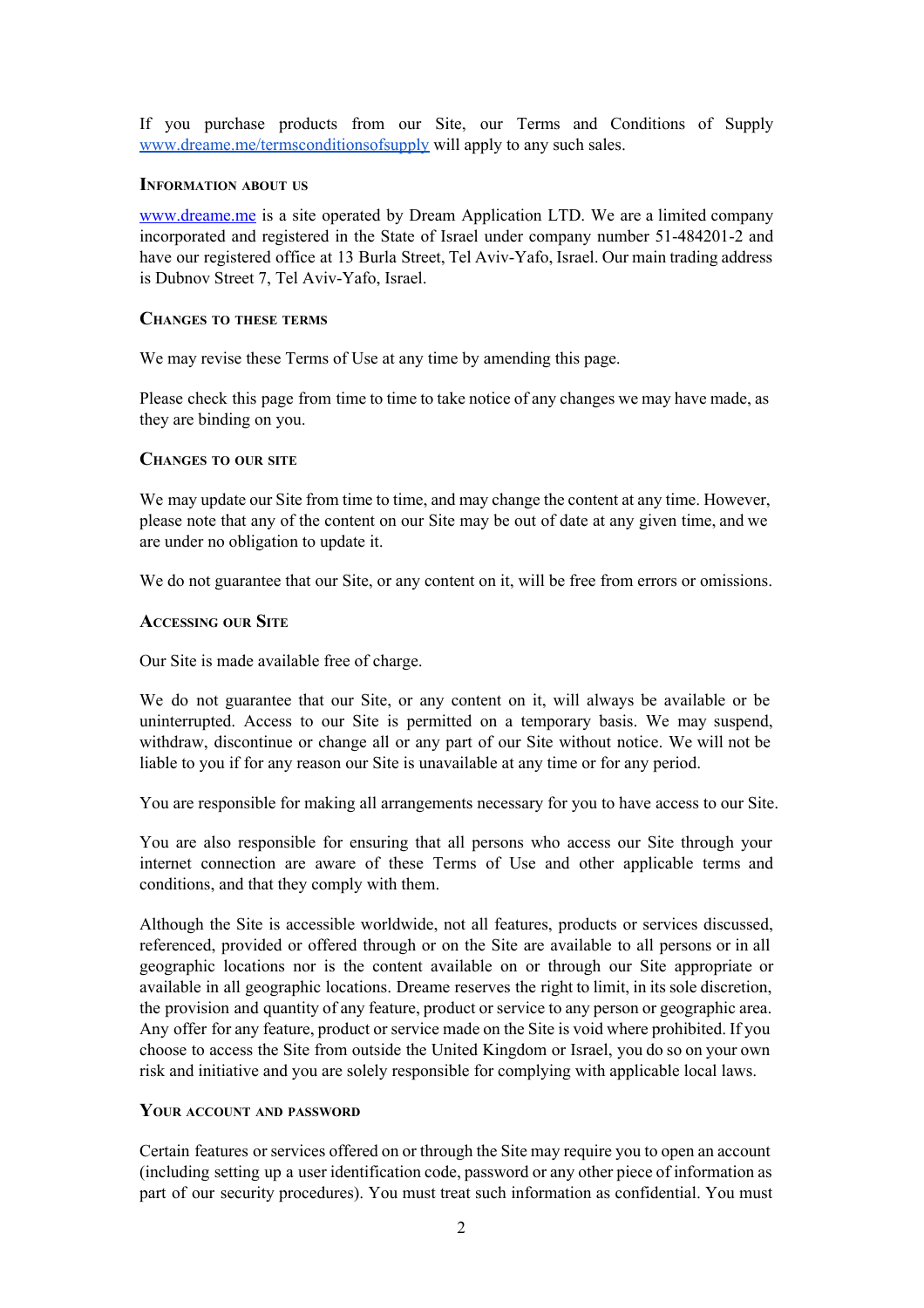not disclose it to any third party. You are entirely responsible for maintaining the confidentiality of your account information, including your password, and for any and all activity that occurs under your account. If you know or suspect that anyone other than you knows or makes any unauthorized use of your identification code, password or account, or any other breach of security, you agree to notify us immediately at  $\frac{info@d$ reame.me</u>. You may be held liable for losses incurred by us or any other user of or visitor to the Site due to someone else using your user identification code, password or account.

You may not use anyone else's user identification code, password or account at any time without the express permission and consent of the holder of that user identification code, password or account. We cannot and will not be liable for any loss or damage arising from your failure to comply with these obligations.

We have the right to disable any user identification code or password, whether chosen by you or allocated by us, at any time, if in our reasonable opinion you have failed to comply with any of the provisions of these Terms of Use.

#### **INTELLECTUAL PROPERTY RIGHTS**

We are the owner or the licensee of all intellectual property rights in our Site, and in the material published on it. Those works are protected by copyright laws and treaties around the world. All such rights are reserved.

You may print off one copy, and may download extracts, of any page(s) from our Site for your personal use and you may draw the attention of others within your organisation to content posted on our Site.

You must not modify the paper or digital copies of any materials you have printed off or downloaded in any way, and you must not use any illustrations, photographs, video or audio sequences or any graphics separately from any accompanying text.

Our status (and that of any identified contributors) as the authors of content on our Site must always be acknowledged.

You must not use any part of the content on our Site for commercial purposes without obtaining a licence to do so from us or our licensors.

If you print off, copy or download any part of our Site in breach of these Terms of Use, your right to use our Site will cease immediately and you must, at our option, return or destroy any copies of the materials you have made.

# **N<sup>O</sup> RELIANCE ON INFORMATION**

The content on our Site is provided for general information only. It is not intended to amount to advice on which you should rely. You must obtain professional or specialist advice before taking, or refraining from, any action on the basis of the content on our Site.

Although we make reasonable efforts to update the information on our Site, we make no representations, warranties or guarantees, whether express or implied, that the content on our Site is accurate, complete or up-to-date.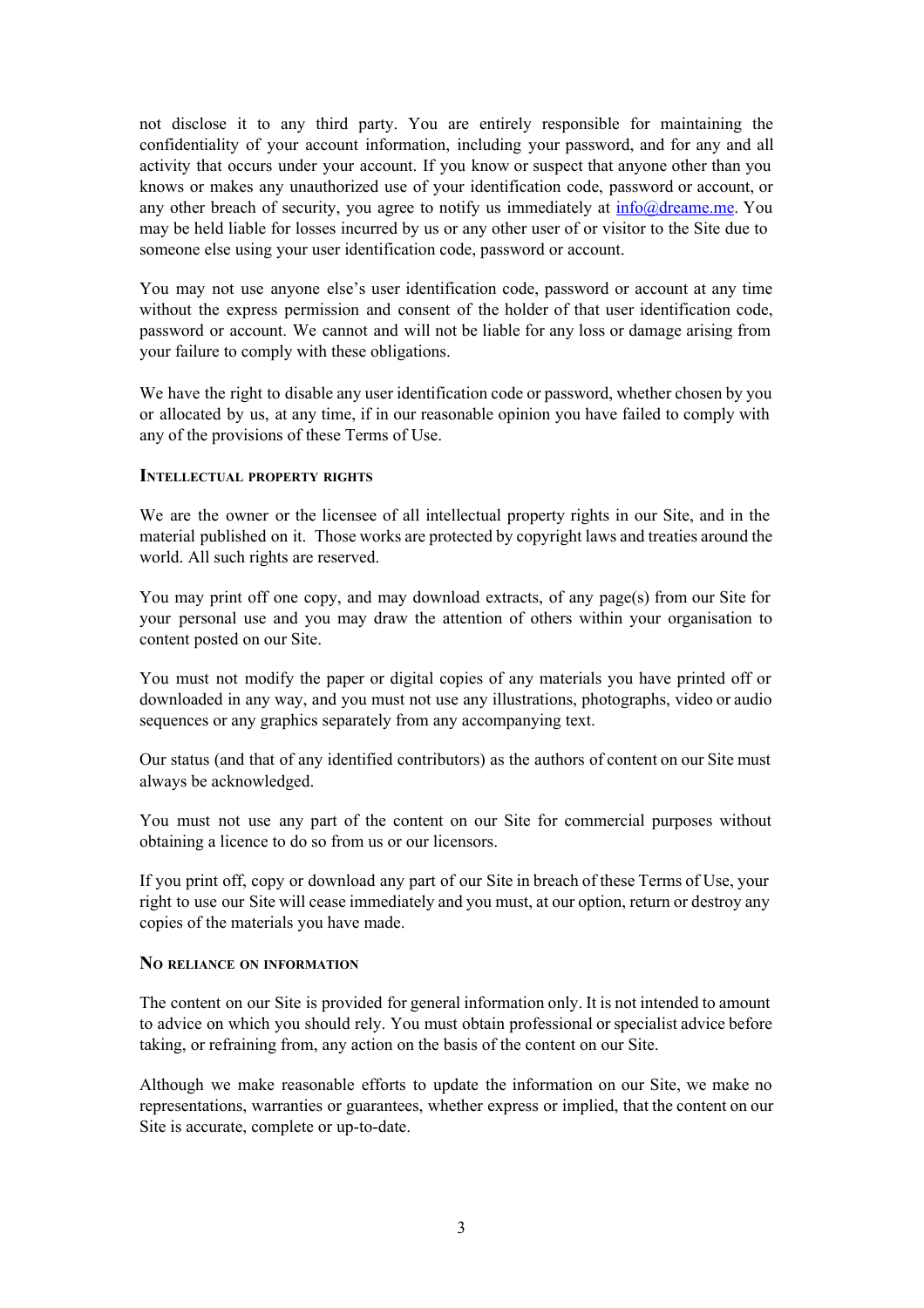# **LIMITATION OF OUR LIABILITY**

Nothing in these Terms of Use excludes or limits our liability for death or personal injury arising from our negligence, or our fraud or fraudulent misrepresentation, or any other liability that cannot be excluded or limited by English law.

To the extent permitted by law, we exclude all conditions, warranties, representations or other terms which may apply to our Site or any content on it, whether express or implied.

We will not be liable to any user for any loss or damage, whether in contract, tort (including negligence), breach of statutory duty, or otherwise, even if foreseeable, arising under or in connection with:

- use of, or inability to use, our Site; or
- use of or reliance on any content displayed on our Site.

If you are a business user, please note that in particular, we will not be liable for:

- loss of profits, sales, business, or revenue;
- business interruption;
- loss of anticipated savings;
- loss of business opportunity, goodwill or reputation; or
- any indirect or consequential loss or damage.

If you are a consumer user, please note that we only provide our Site for domestic and private use. You agree not to use our Site for any commercial or business purposes, and we have no liability to you for any loss of profit, loss of business, business interruption, or loss of business opportunity.

We will not be liable for any loss or damage caused by a virus, distributed denial-of-service attack, or other technologically harmful material that may infect your computer equipment, computer programs, data or other proprietary material due to your use of our Site or to your downloading of any content on it, or on any website linked to it.

We assume no responsibility for the content of websites linked on our Site. Such links should not be interpreted as endorsement by us of those linked websites. We will not be liable for any loss or damage that may arise from your use of them.

Different limitations and exclusions of liability will apply to liability arising as a result of the supply of any products to you, which will be set out in our Terms and Conditions of Supply.

# **UPLOADING CONTENT TO OUR SITE**

Whenever you make use of a feature that allows you to upload content to our Site, or to make contact with other users of our Site, you must comply with the Content Standards set out in our Acceptable Use Policy.

You warrant that any such contribution does comply with those standards, and you will be liable to us and indemnify us for any breach of that warranty. If you are a consumer user, this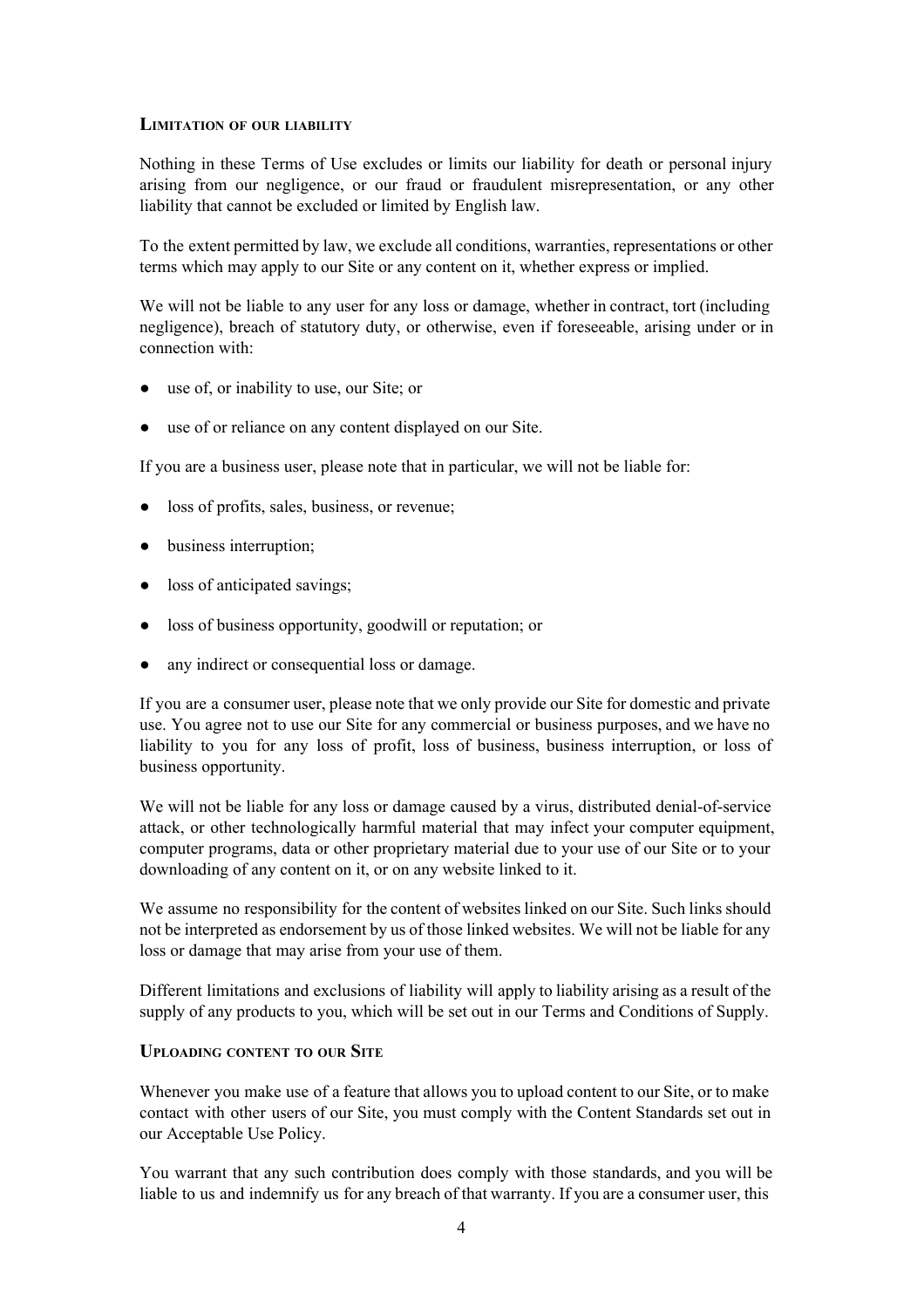means you will be responsible for any loss or damage we suffer as a result of your breach of warranty.

Any content you upload to our Site will be considered non-confidential and non-proprietary. You retain all of your ownership rights in your content, but you are required to grant us a limited licence to use, store and copy that content and to distribute and make it available to third parties. The rights you license to us are described in the next paragraph.

We also have the right to disclose your identity to any third party who is claiming that any content posted or uploaded by you to our Site constitutes a violation of their intellectual property rights, or of their right to privacy.

We will not be responsible, or liable to any third party, for the content or accuracy of any content posted by you or any other user of our Site.

We have the right to remove any posting you make on our Site if, in our opinion, your post does not comply with the Content Standards set out in our Acceptable Use.

The views expressed by other users on our Site do not represent our views or values.

You are solely responsible for securing and backing up your content.

## **RIGHTS YOU LICENCE**

When you upload or post content to our Site, you grant the following licenses:

● For content such as photos and videos, you grant us a nonexclusive, transferable, sub-licensable, royalty-free, worldwide license to use any photos or videos that you post on or in connection with Dreame.

We always appreciate your feedback or other suggestions about Dreame, but you understand that we may use your feedback or suggestions without any obligation to compensate you for them (just as you have no obligation to offer them).

## **VIRUSES**

We do not guarantee that our Site will be secure or free from bugs or viruses.

You are responsible for configuring your information technology, computer programmes and platform in order to access our Site. You should use your own virus protection software.

You must not misuse our Site by knowingly introducing viruses, trojans, worms, logic bombs or other material which is malicious or technologically harmful. You must not attempt to gain unauthorised access to our Site, the server on which our Site is stored or any server, computer or database connected to our Site. You must not attack our Site via a denial-of-service attack or a distributed denial-of service attack. By breaching this provision, you would commit a criminal offence under the Computer Misuse Act 1990. We will report any such breach to the relevant law enforcement authorities and we will co-operate with those authorities by disclosing your identity to them. In the event of such a breach, your right to use our Site will cease immediately.